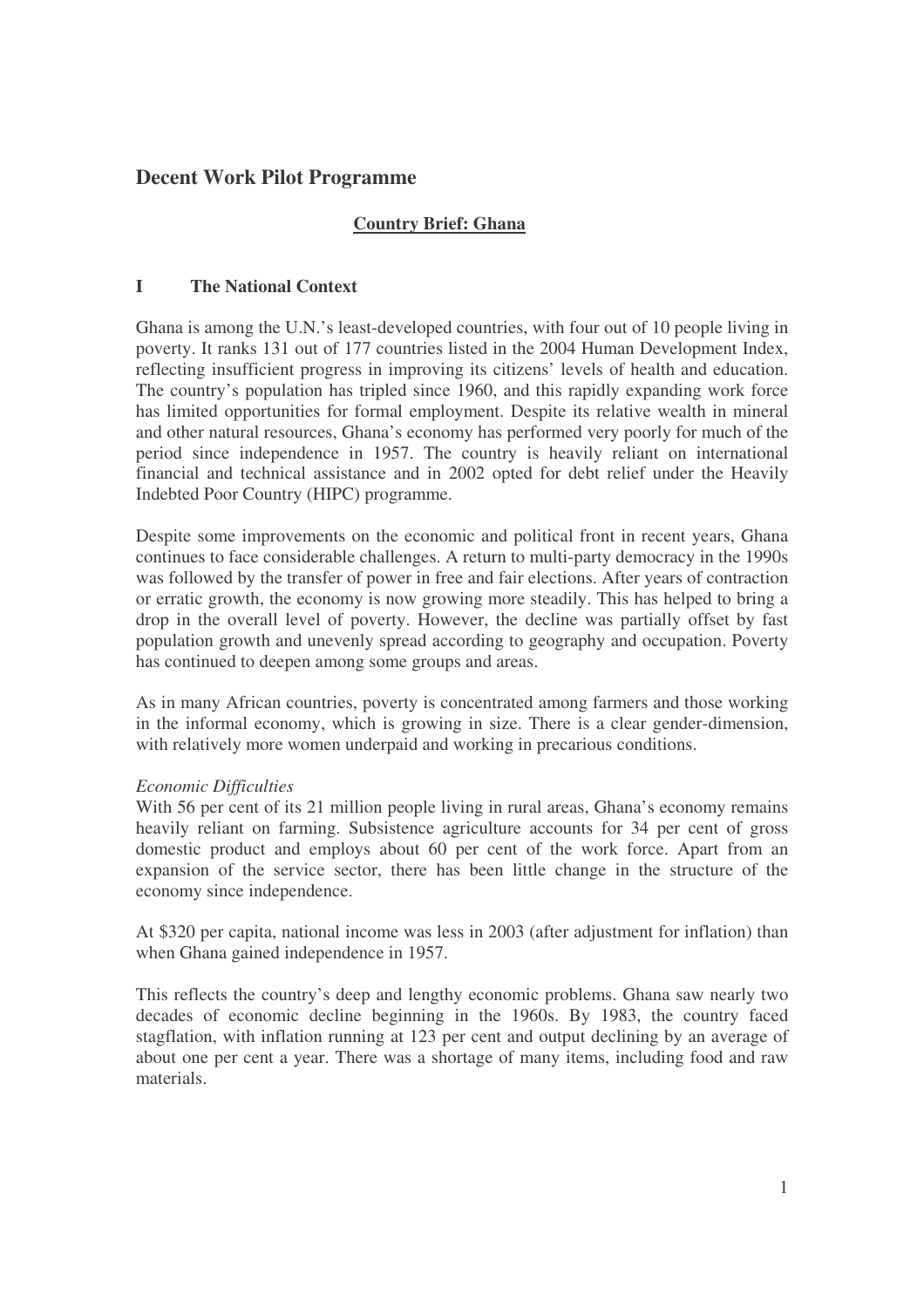Ghana's persistent dependence on export of a few primary products, such as cocoa, gold and timber, has made its economy vulnerable to external price fluctuations. Low earnings from these primary products made it harder to generate wealth. In addition to such unfavourable terms of trade, mistakes in the management of repeated economic crises and political instability have compounded Ghana's difficulties.

In an effort to stem the economic decline, the Ghanaian government adopted an IMF-World Bank supported economic recovery programme in 1983. This involved a series of policies aimed at creating a stable macro-economic environment, including restructuring of public finances and price liberalization.

Extensive liberalization and adjustment in the 1980s brought some growth in services and mining but did little to produce and sustain growth in agriculture and manufacturing. Moreover, it was soon recognized that there were social costs to the structural adjustment programme. This led to a series of specific programmes and policies to alleviate poverty, particularly among vulnerable groups, beginning with the 1987 Programme of Action to Mitigate the Social Consequences of Adjustment.

The 1990s in Ghana were characterized by high rates of inflation, high interest rates, continuous depreciation of its currency (the cedi), dwindling foreign reserves, excessive public debt and insufficient economic growth. By the beginning of 2000, interest payments on Ghana's domestic debt were more than national expenditure on health and education combined. The country is now receiving debt relief under the Heavily Indebted Poor Country programme. It is very dependent on financial aid.

## *Persistent Poverty*

Real growth in gross domestic product averaged about 4 per cent a year in the 1990s after contracting in 1970-1984. By 2003 and 2004, GDP growth had accelerated to 5.2 per cent and 5.8 per cent, respectively.

These growth rates, especially when coupled with a rapidly expanding population, have not been enough produce deep and widespread reductions in poverty. Measured against the national poverty threshold, overall poverty levels decreased from 52 percent in 1991- 92 to 40 per cent in 1998-99. Extreme poverty declined from 37 per cent to 27 per cent over the same period. Despite these drops, about one-quarter of the population was unable the meet basic nutritional requirements even if they devoted their entire consumption budget to food. Based on the threshold of US\$1 a day referred to in the Millennium Development Goals, 44.8 per cent of the total population of 21.2 million (2003) live in poverty (UNDP 2005).

In addition, there are significant geographical differences, with extreme poverty ranging from 2 per cent in Greater Accra to 59 per cent in Rural Savannah, which spans much of the Northern, Upper West and Upper East administrative regions. In 1999, poverty levels were highest in the three northern savannah regions (the Upper East, Upper West and Northern Regions), ranging between 69 per cent and 88 per cent.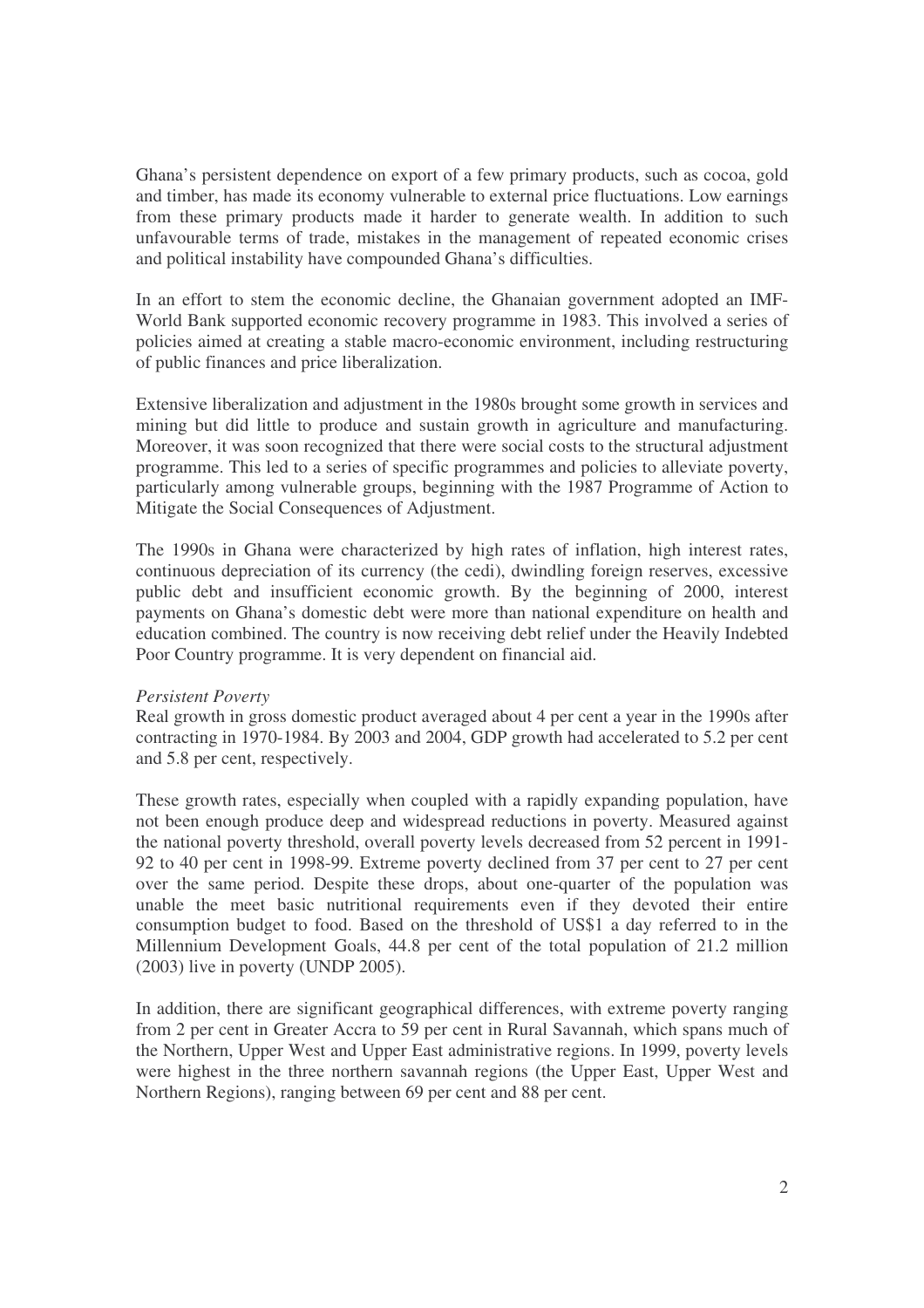Moreover, the Upper East, Northern and Central regions experienced increased levels of poverty and extreme poverty during the 1990s. This rise was mainly a rural phenomenon, with the poor getting poorer.

There are also disparities according to occupation, with food crop farmers recording poverty levels of about 60 per cent. After farming, poverty is most prevalent in the informal economy. About 29 per cent of those working as self-employed in micro and small enterprises live below the poverty line. The number of people engaged in informal work is rising rapidly, particularly in non-farm employment. The Ghana Living Standards Survey 2000 found that of the labour force aged 15-64 years in 1998-99, 52 per cent were self-employed in agriculture, 34.3 per cent worked in the informal economy and only 13.7 per cent were formally employed in the public or private sector.

Funding for social programmes that help to reduce poverty has been low. For example, at 2 per cent and 2.8 per cent of GDP respectively, spending on health and education is well below African averages. In addition, a disproportionate amount of these resources go toward civil servants' salaries and administrative costs.

Social indicators showed mixed results in the 1990s, and point to deep geographical disparities. Although infant mortality rates declined, they are two to three times higher in the three northern regions than in greater Accra. Nutrition-based measures of poverty reveal similar regional patterns.

Regarding levels of education, the rural/urban gap is accompanied by wide differences between men and women. This gender dimension is more marked in the countryside than in cities. Countrywide, about 32 per cent of adults and nearly twice as many females as males had never been to school, according to the 2000 survey, which covered 1998-99. However, non-attendance of girls is much higher outside of urban areas. For every 100 girls who completed secondary school, there were 201 boys in urban areas and 417 boys in rural areas. In addition, the poorest regions have the highest dropout rate for girls at primary and junior school level.

## *Gender disparities*

In addition to such education differences, poverty in Ghana has a significant gender dimension. Females represent 50.5 per cent of the total population, with regional variations ranging from 49 per cent to 52 per cent. Regions experiencing the least reduction, or increases, in poverty tend to have female population in the range of 50-52 per cent. These regions also have greater rural populations.

According to the Ghana Poverty Reduction Strategy, studies show that women experience greater poverty, spend more time on household duties, have less access to productive resources and have lower rates of literacy. Lack of start-up capital and resources to generate income and a heavy workload in smaller households prevent women from escaping poverty.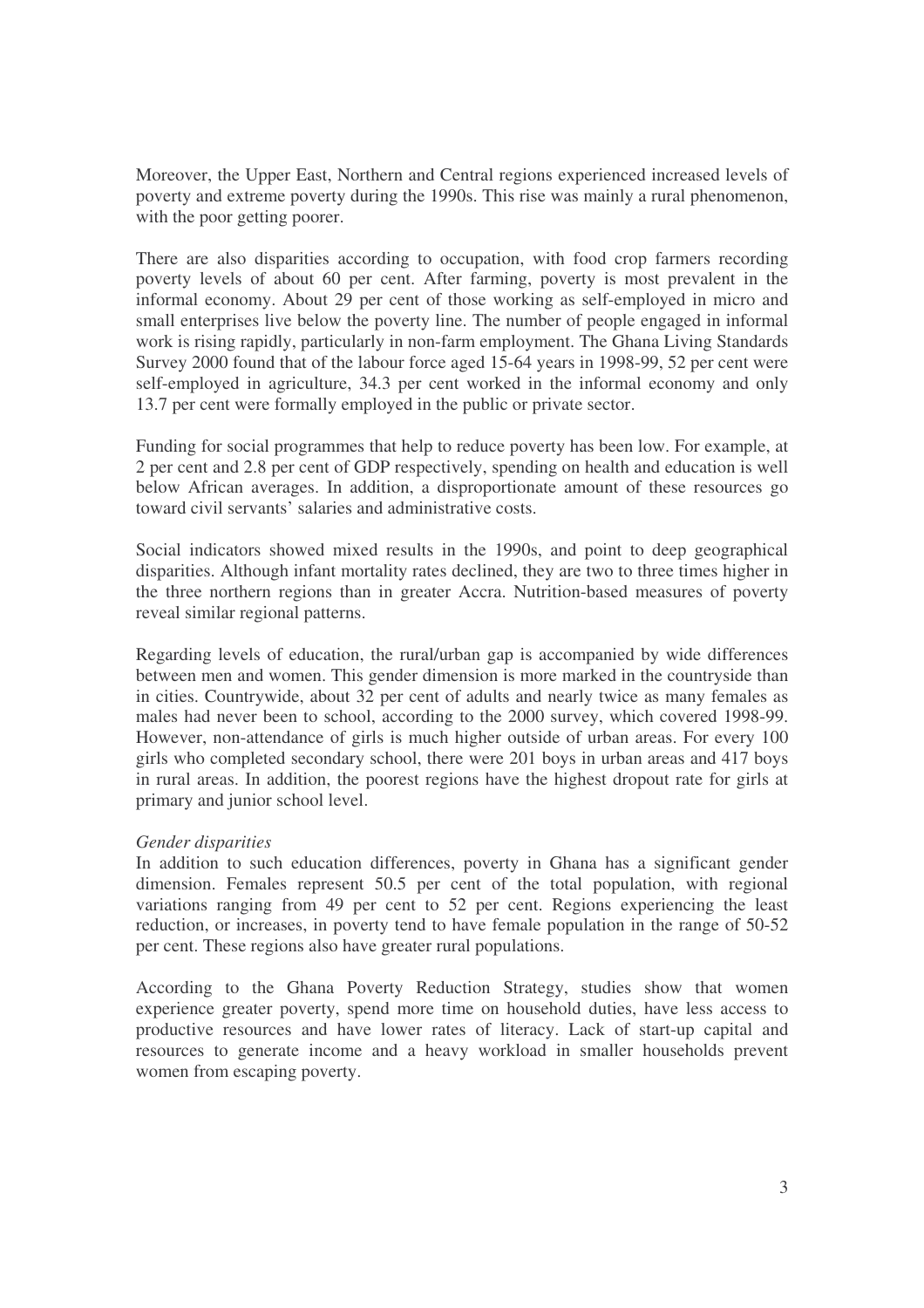Statistics on female poverty, including data based on the Core Welfare Indicators Questionnaire Survey 1997, also point to a spiral, in which lack of education and earning capacity among women leads to further deprivation, such as child hunger and infant mortality.

Moreover, the incidence of HIV/AIDS is twice as high among women of childbearing years (15-49) than for men in the same age group. There is therefore a significant gender dimension to the epidemic's heavy social and economic toll.

# **I.1 National Priorities**

The country's key framework for policies and allocating resources is the Ghana Poverty Reduction Strategy (GPRS). The first version of this strategy, referred to here as GPRS I, covered the period 2003-2005. The poverty strategy seeks to foster private sector-led growth while at the same time investing in human and physical infrastructure. It was adopted in 2002 after a lengthy consultation process. Updating and revision of the GPRS I began in late 2004, resulting in GPRS II covering 2006-2009.

The GPRS I is structured around five pillars:

- Macro-economic stability
- Productive and gainful employment
- Human resource development and basic services
- Programmes for the vulnerable and excluded
- Governance

The policies and priorities outlined in the GPRS I are designed to stabilise Ghana's economy and lay the foundation for sustainable, accelerated and job-creating growth. It is wide-ranging strategy, covering Ghana's major development problems, both economic and social. By creating the conditions for access to productive and gainful employment and income generating opportunities, the GPRS I is meant to translate economic growth into broad-based wealth creation. In its introduction, the GPRS I says that it will "focus on providing the enabling environment that will empower all Ghanaians to participate in wealth creation and to partake in the wealth created."

For example, the GPRS I aims to improve the entrepreneurial capacity of the private sector by facilitating access to fertilizers and other farming inputs as well as helping to develop marketing channels for agricultural produce. The strategy also calls for companies to have improved access to communications, technology and training and for a vigorous national effort to promote tourism. In addition, the Government is to provide support for the private sector, including through reduced bureaucracy.

Regarding human development, the strategy stresses the need for grater access to basic education and health care, including prevention of the spread of HIV/AIDS. Efforts to reduce rapid population growth are also on the agenda. Given the wide geographical disparities in poverty, there is greater emphasis on rural development and specific programmes targeting the most vulnerable and excluded.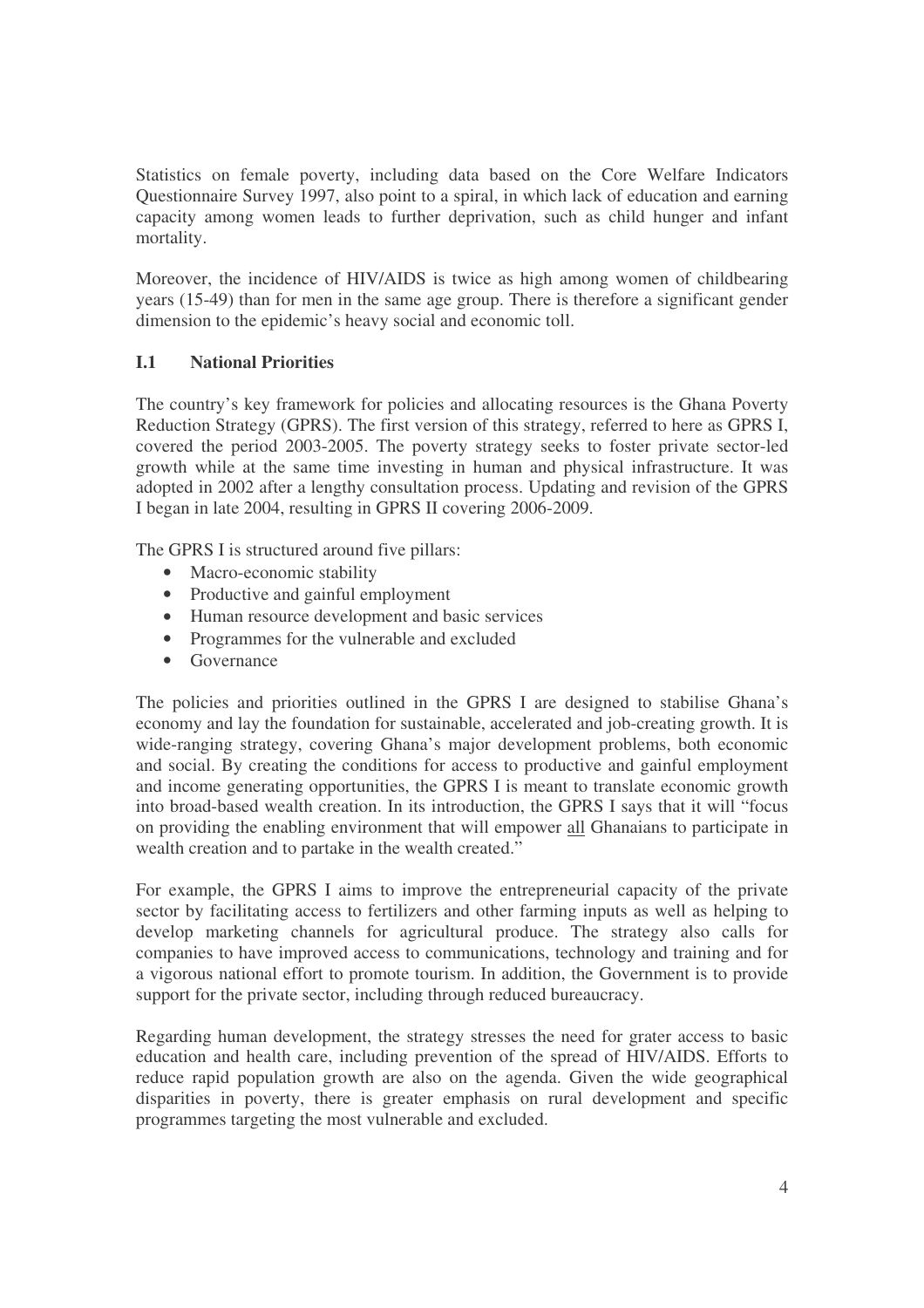Underlining the needs for effective implementation of these policies and programmes, the GPRS I calls for improved governance. This includes establishing and strengthening the leadership and oversight functions of the executive and parliament.

#### *Growth and Poverty Reduction Targets*

According to the GPRS I, Ghana's gross domestic product needs to grow by more than 7 per cent a year for real reduction in poverty to take place. The government's long-term strategy is to increase annual economic growth to an average of 8 per cent by 2010. In the short-term, the government is seeking to reduce the nation's poverty rate to 32 per cent in 2005 from 39 per cent in 2000. To make this possible, GDP should grow by about 5 per cent a year over the three-year period, with per capita growth in national income rising from 1.4 per cent in 2001 to 2.4 per cent in 2005.

Moreover, the GPRS I aims to reduce the incidence of poverty among food crop farmers to 46 per cent in 2005 from 59 per cent. The mortality rate for children under five is planned to drop to 95 per thousand from 110 per thousand. Enrolment in junior secondary school should rise to 65 per cent from 61 per cent. Primary school enrolment should go up to 80 per cent from 71 per cent.

### *Gaps in Strategy*

Although the GPRS I addresses most of country's development challenges, the current version has shortcomings in content and implementation, especially regarding employment and the informal economy.

Despite the inclusion of an employment chapter, there is no focus on employment targets. Moreover, the strategy takes a fairly narrow and sectoral view of employment, seeing job creation in agriculture and industry as a by-product of economic growth. Employment is not consistently considered as a means to improve access to income and lower poverty rates. In particular, there is not enough attention given to the growth and employment potential of the informal economy. As a result, the constraints and obstacles faced by people in informal employment are not addressed.

In addition, there are gaps in ensuring implementation of the policies and programmes outlined in the GPRS I. For example, the decentralized planning system that accompanied the strategy's introduction provides district governments with the opportunity to pursue coherent, demand-driven development. In practice, however, development planning remains rather centralized and local government has little capacity and means to respond to these new responsibilities. The strategy also lacks mechanisms for tackling other problems, such as insufficient coordination between ministries and agencies.

While employers and unions were among those consulted when the GPRS I was drawn up, their involvement was somewhat ad hoc and the GPRS I does not refer explicitly to key inter-relationships between poverty and decent work. A bigger role for the social partners would help in translating the poverty reduction strategy into real progress on the ground.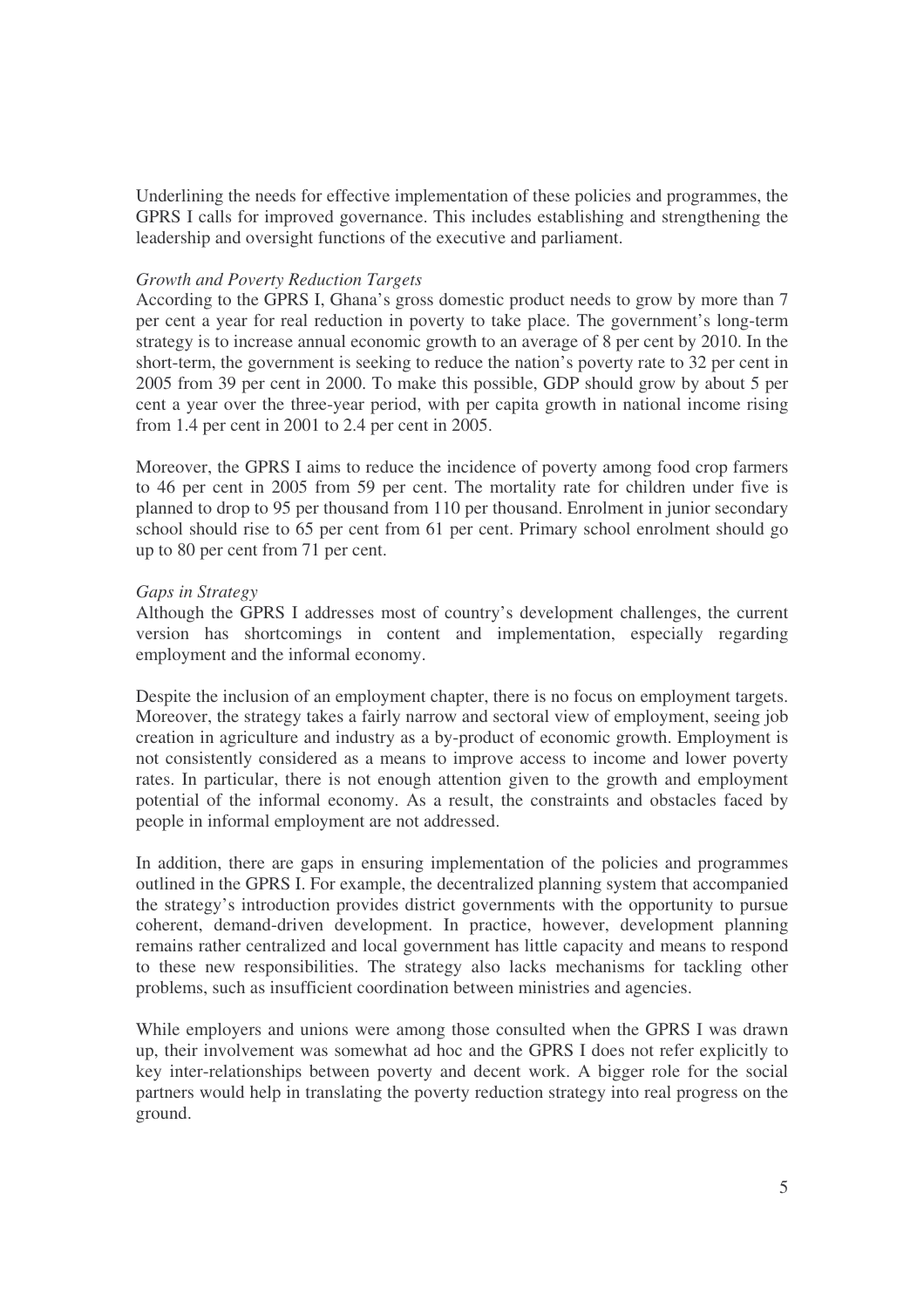These are among the issues that are being tackled through the Decent Work Pilot Programme, which was designed through extensive discussions with the government, employers and unions as well as other key stakeholders in 2002.

# **I.2 Decent Work Trends**

The ILO decent work agenda provides a framework for development that promotes opportunities for women and men to obtain decent and productive work in conditions of freedom, equity, security and human dignity. It calls for policies and measures in four inter-related areas:

- Respect for, and protection of, basic human rights at work;
- Promotion and creation of opportunities for full, productive and remunerative employment;
- Broad social protection;
- Sustained social dialogue among social partners representing workers, employers and government.

The DWPP aims to help countries integrate decent work into their policy agenda, structures and wider society. This involves reinforcing capacities of governments, employers and workers through a range of activities. The pilot programmes are developed together with these constituents and tailored to each country's specific needs.

This process includes gathering and analysing information on the decent work trends in participant countries. Such fact-finding is often a component of the DWPP, typically through the commissioning of papers by academics or other experts, discussions with the social partners and work by the ILO secretariat. In addition to helping to ensure that pilot programmes are tailored to the needs of individual countries, the research is part of the ILO's efforts to develop and test statistical indicators for decent work.

## *Changing Labour Landscape*

The quick growth in Ghana's population over the past 40 years has meant a rapidly expanding work force, which is currently increasing by about 230,000 a year. This has not been accompanied by a similar expansion in formal, waged employment, however.

As a result, unemployment and underemployment have grown. According to the 2000 census, about 10.4 per cent of the economically active population (age 15 and over) were jobless. As in other developing countries open unemployment is not a good indicator of the employment situation. In the absence of a social security system, few people can afford not to work. The real employment is thus the large proportion of working poor, found increasingly in the informal economy.

Ghana has a relatively young population, with about 45 per cent of its people under 15 years old. People are entering the work force at a much faster rate than they are leaving, adding to the pressure on employment. Moreover, the education reform programme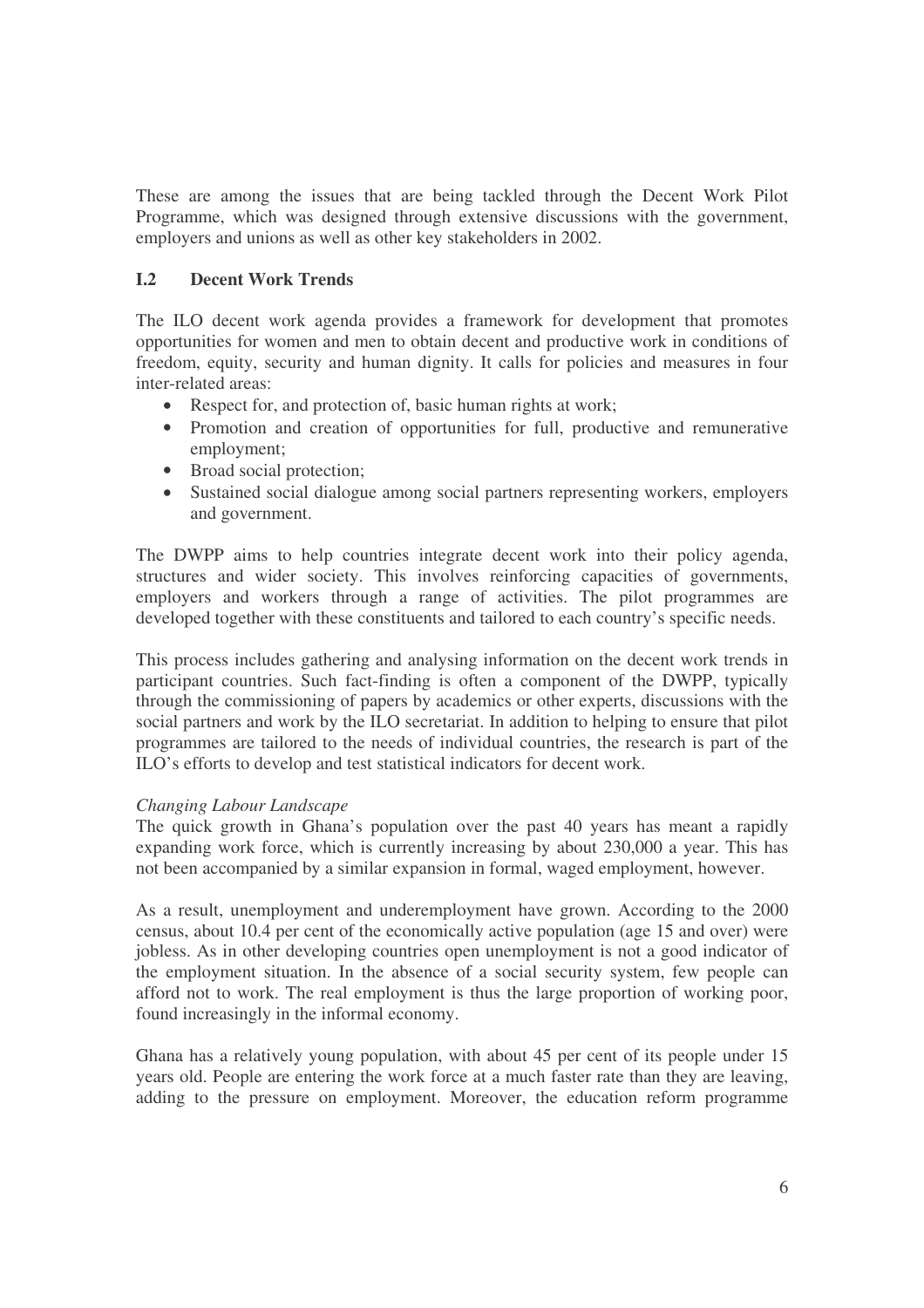started in the mid 1980s created more demanding job seekers with diverse backgrounds, including university graduates.

The 2000 census put youth unemployment at 16.5 per cent, with the rate slightly higher for women than men. Stagnant growth in formal employment has meant that many young people end up in the informal economy, either as employees or as self-employed.

This is part of a wider transformation in Ghana's labour market in recent decades brought about by structural adjustment reforms, globalization, technological change and the changing role of women, as well as the population patterns mentioned above. In addition to higher rates of joblessness and underemployment, the informal economy has grown significantly in size. It encompasses self-employment in informal enterprises and paid employment in informal jobs. Many of the self-employed are women. Types of work vary widely, from street hawkers to paid employment in small enterprises.

#### *Low Quality and Unacceptable Work*

Job quality tends to be low in the micro and small enterprises operating in the informal economy. Most workers and employers labour under unsafe and unhealthy conditions. Remuneration is low, often below what is needed to escape poverty, working hours are long and few receive paid leave. Workers seldom are given formal skills training or other incentives to contribute to the success of enterprises. Most workers and employers are not covered by health insurance or pensions schemes.

Trade unions are active in the formal economy, but largely absent in the informal economy, where most Ghanaians work. The Trades Union Congress (TUC) estimates that unionised workers accounted for less than 10 per cent of the labour force in 2003. While employers are better organized, many business associations to not meet their members' expectations. When small business associations affiliate to national federations, they are usually members of the TUC. This may be about to change, however. The Association of Small Scale Industries (ASSI) and the Council of Indigenous Business Associations (CIBA) have both recently joined the Ghana Employers' Association. While these two groups have not been very active in recent years, local associations in Ghana have wide geographical coverage.

There is considerable gender-based discrimination and child labour is of concern. Ghana's statistical services estimated in 2001 that two in every 5 children aged 5-17 years were engaged in an economic activity. An overwhelming majority of these working children (88%) were unpaid family workers and apprentices. Nearly 65 per cent of those engaged in economic activity were also attending school. Children in paid employment are engaged in a variety of activities, including street vending and agriculture.

Ghana's government has been working together with the ILO in recent years to combat child labour and prevent trafficking in children. This effort involves employers, trade unions and non-governmental organizations, which are part of a steering committee set up by the government in 2000. While Ghana has ratified the ILO Convention No. 182 on the Worst Forms of Child Labour, the country has not ratified Convention No. 138 the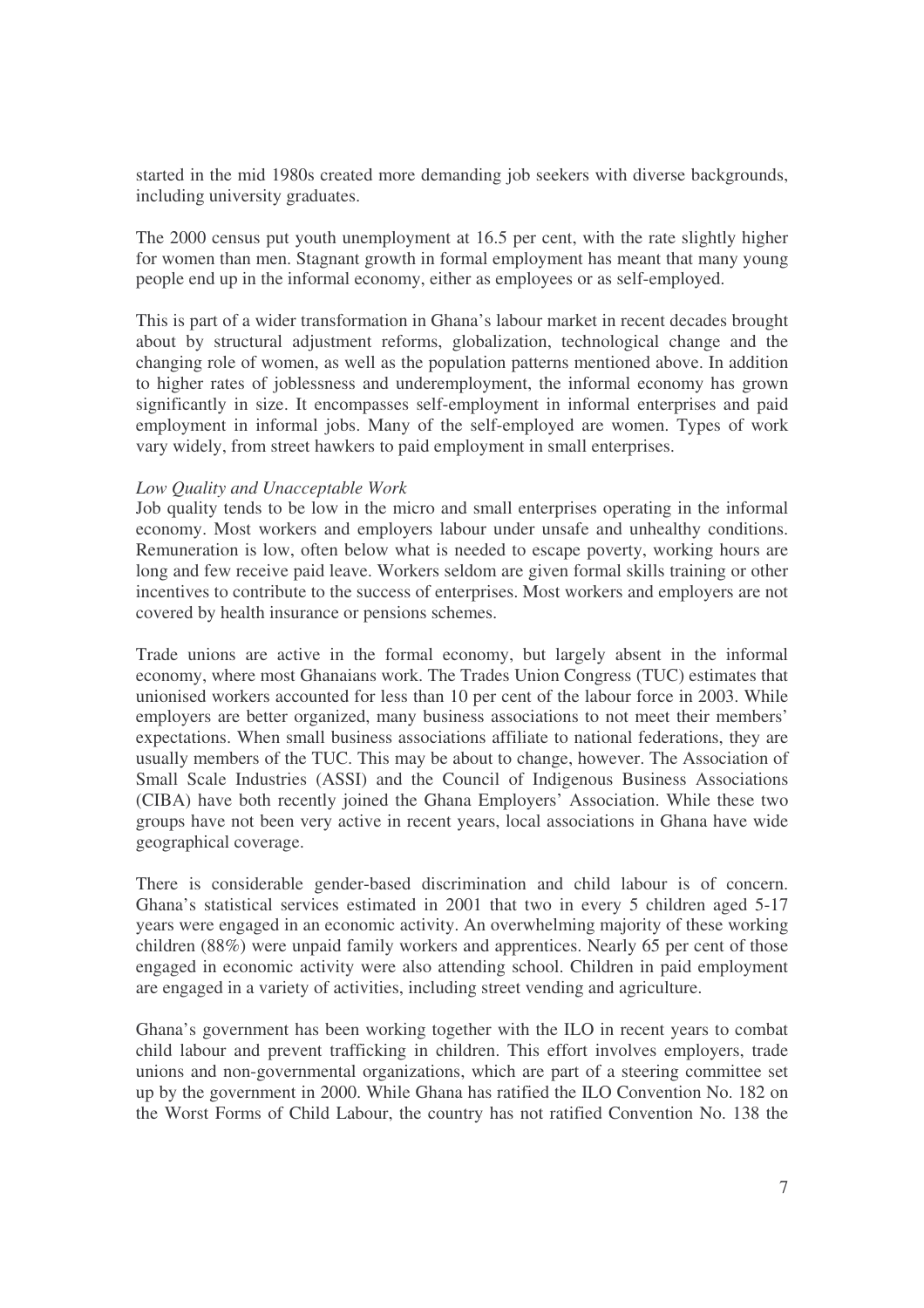Minimum Age for employment. This is the only one of the eight conventions on core labour standards not ratified by Ghana. While the Convention has not yet been ratified, Ghana's labour law is in line with it.

# *Poor Productivity*

Such conditions cause extreme hardship to individuals and their families. They also have a negative impact on the productivity and competitiveness of the businesses and selfemployed people operating in the informal economy. Both workers and employers are caught in a vicious cycle of low job quality leading to low productivity, leading to lower profits, greater poverty and again to lower job quality.

There is growing recognition that the mushrooming of informal activity often reflects people accepting employment of last resort rather than being a sign of "flexibility" of private sector entrepreneurs. This situation underscores the way in which different elements of decent work are inter-connected.

# **II Focus of the Decent Work Pilot Programme**

In 2001, there was a receptive environment in Ghana for the ILO's decent work agenda. The newly elected government of the National Patriotic Party (NPP) had initiated a national debate on poverty reduction, Ghana's Poverty Reduction Strategy was being drawn up and the government, employers and trade unions were interested in pursuing various aspects of decent work. These included combating child labour, revamping the social insurance scheme and addressing the problem of low productivity, particularly in the informal economy. Unions and employers also wanted their concerns to be better reflected in the country's strategy for reducing poverty.

A round of broad-based consultations in 2002 led to agreement among national partners that Ghana's Decent Work Pilot Programme should consist of two main and complementary elements:

- A national component aimed at influencing the socio-economic policy environment for poverty reduction.
- A local component to develop and test an integrated approach to reducing poverty in the informal economy.

By connecting national policies to action at the local level, Ghana's DWPP aims to help produce policies that work. The DWPP takes a three-stage approach.

- o The starting point is to build capacity within relevant institutions and create a link between national and local levels.
- o The enhanced technical and institutional capacity that results is then used to develop and test approaches and policy tools in partnership between national bodies and two pilot districts.
- o The experience gained through such efforts serves to formulate and advocate policy proposals that have shown to be effective.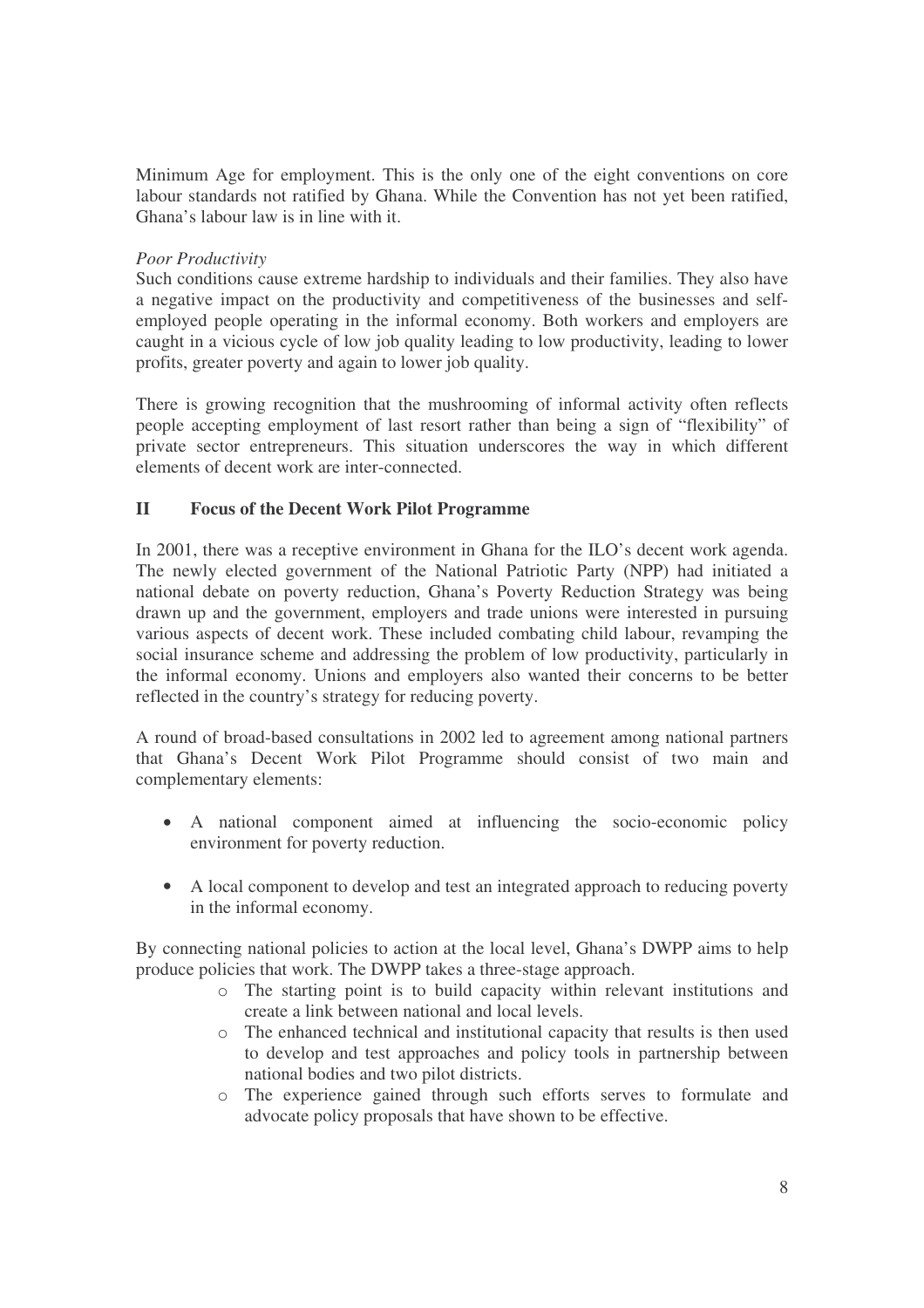Lessons from the two districts will be built into a revised Ghana Poverty Reduction Strategy. This way, methods that promote decent work can be extended to more of Ghana's citizens.

# **II.1 Priorities and Policy Responses**

### *National Component*

Discussions on the DWPP revealed a strong desire among government, trade unions, employers and other key players in Ghana for a bigger role in shaping the policies and strategies for reducing poverty. These partners called for the GPRS I and other policy documents and laws to place greater emphasis on employment-related issues. Specifically, they identified five areas for policy development.

- More and better jobs in micro-and small enterprises a strategy to address the problems of the informal economy
- Developing skills
- Ensuring that infrastructure projects create as many jobs as possible
- Integrating people with disabilities into the economy
- Increasing productivity and fair wealth distribution through a wages and incomes policy

The central objective of the DWPP is to reinforce the capacities of the national ILO constituents and their partners so they can participate effectively in the review of the GPRS I and formulation of GPRSII as well as other policy frameworks. Key among these constituents are the Ministry of Manpower Development and Employment (MMDE), the Ghana Employers Association (GEA), the TUC and the NGOs that work with these social partners.

Through the DWPP, these partners are working with the ILO to define the policies and programmes that can help to bring progress in the five areas listed above.

For example, micro- and small enterprises, particularly those in the informal economy, have specific needs that go beyond the "enabling environment" useful for all businesses. These include: access to essential resources, such as technical and entrepreneurial skills, technology and credit; and access to services, such as market information, business training and counselling, social security and health insurance.

Often, special efforts must be made to get such resources and services to small and micro- businesses. The DWPP is involved in several initiatives in this context, including reinforcing small business organizations and establishing local development plans, partnerships and innovative forms of outreach, such as radio campaigns. The DWPP is also collaborating with the University of Cape Coast to develop methods of assessing these programmes and strategies.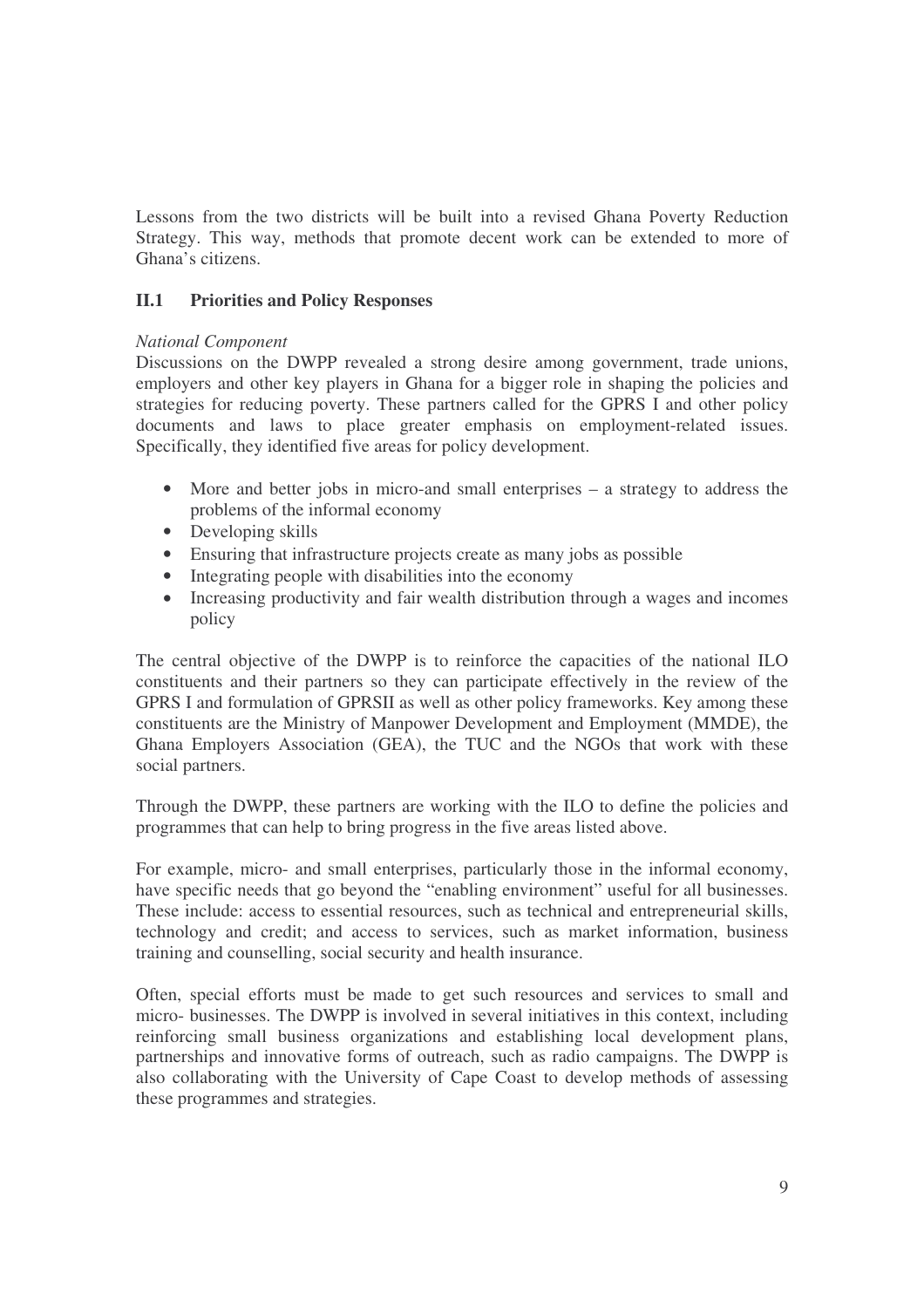Regarding skills development, the DWPP is providing assistance to the Ministry of Manpower Development and Employment, with particular emphasis on improving and extending the coverage of its Skills Training and Employment Placement (STEP) programme to meet the needs of the informal economy and to seize opportunities for local development.

### *Local Component*

In tandem with these national efforts, the DWPP is working at local level to translate policies and strategies into real progress. Drawing on a broad spectrum of ILO expertise, this part of the DWPP seeks to develop and test an integrated approach to poverty reduction at the district/community level in cooperation with the national constituents.

Under the GPRS I, districts are to become the key level of planning and implementation for development programmes. They have been hampered, however, by lack of clarity about their role and insufficient knowledge concerning local economic development. Also lacking are suitable institutions to bring together assemblies, local authorities, the private sector and other members of the community.

Given this situation, the DWPP aims to build capacities of key stakeholders in the local economy to design and implement a Local Economic and Social Development (LESD) strategy. By involving representatives of the district government, the private sector and civil society in dialogue, this process enables groups that are usually excluded from decision-making to be heard. It favours local ownership of the development process and contributes to an integrated and coordinated approach toward poverty reduction in the local informal economy.

A study carried out by the Institute of Local Government Studies defined selection criteria for identifying pilot districts for the DWPP. The programme decided to focus on the Central Region, because it is the fifth poorest region in Ghana and has a diverse and dynamic informal economy, both rural and urban. The development plans and socioeconomic profiles of the Central Region's ten districts were screened on the basis of several indicators. These included: decent work awareness and deficits, links between rural and urban areas, the level of organization among those operating in the informal economy and the presence of other development initiatives and organizations.

Ghana's DWPP partners selected two pilot districts:

- Awutu-Efutu-Senya, a coastal and predominantly urban district with a large and varied informal economy. The district capital is Winneba.
- Ajumako-Enyam-Essiam, which is land-locked and mostly rural with an informal economy focussing on agro-processing and services. The district capital is Ajumako.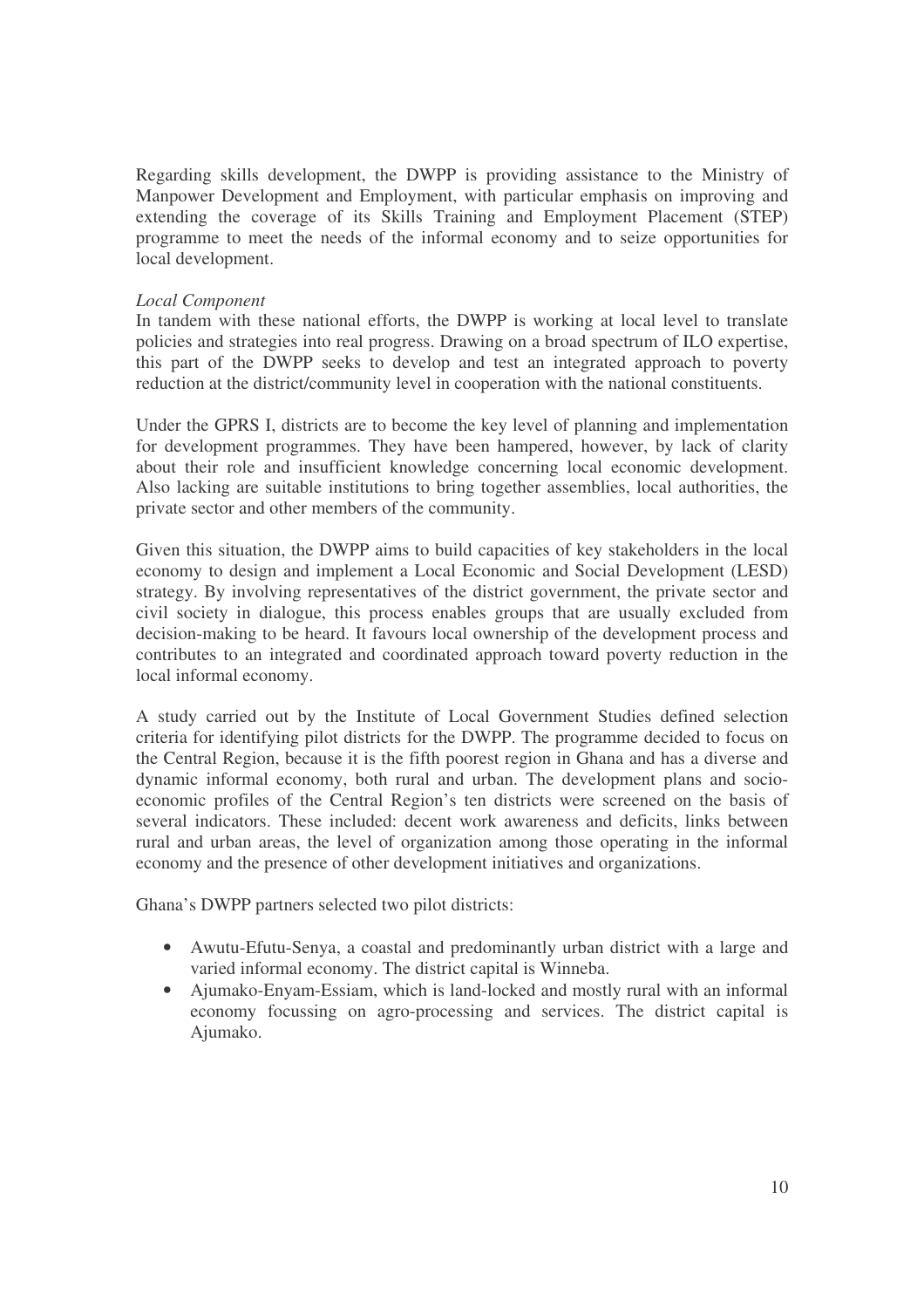# **II.2 Programme Implementation**

From the start, the national ILO constituents and their partners drove the DWPP. They set the priorities described above during planning workshops in the second half of 2002. They monitor and direct progress through the National Steering Committee and they are the prime actors in implementation.

Programme preparations began in April 2002, with the setting up of the Steering Committee made up of representatives from the Ministry of Manpower Development and Employment, the Ghana Employers' Association and the Trades Union Congress. Implementation of the programme began in early 2003. There has been progress at national and local levels in the programme's main areas of action: policy formulation and advocacy; development and testing of approaches and policy tools; and building of relevant national capacity in both areas. Part of the pilot programme's work on policy and advocacy involves forging partnerships and alliances. These span the tripartite constituents, other important stakeholders and the ILO's field offices, technical units at headquarters and International Training Centre in Turin. The following describes how the programme is being implemented in various areas.

### **1) Policy analysis and formulation**

### *Productivity and Wages*

Increasing productivity and distributing the benefits widely through wages and workrelated income is a key factor in effective poverty reduction. Workshops were held for the main constituents in October 2002 and May 2003. These led to commissioning of studies in policy areas of concern to the constituents, including income and wages pursued by the TUC and on productivity followed by the GEA. The studies were accompanied by ILO advisory missions and training activities, but commissioned by the respective constituent to national partners. The productivity study analysed the relationship between labour-management practices and productivity in three sectors of the economy (food processing, garment and banking). The study on wages and incomes traced the evolution of incomes, wages and of the minimum wage relative to the poverty line.

The TUC has been pursuing the partnership with the Institute of Statistical, Social and Economic Research that started under the DWPP to elaborate the concept of a 'living wage' for Ghana. Initial discussions on this topic have been taken place in the tripartite commission that revises the minimum wage annually.

The findings of the studies were pooled [a summary is to be published as an INTEGRATION working paper] and used by all national constituents to formulate programme proposals to advance this agenda for inclusion in the revised GPRS.

#### *Vocational Training and Inclusion of People With Disabilities*

The then Ministry of Manpower Development and Employment had identified programme and project design and implementation techniques as a priority for capacity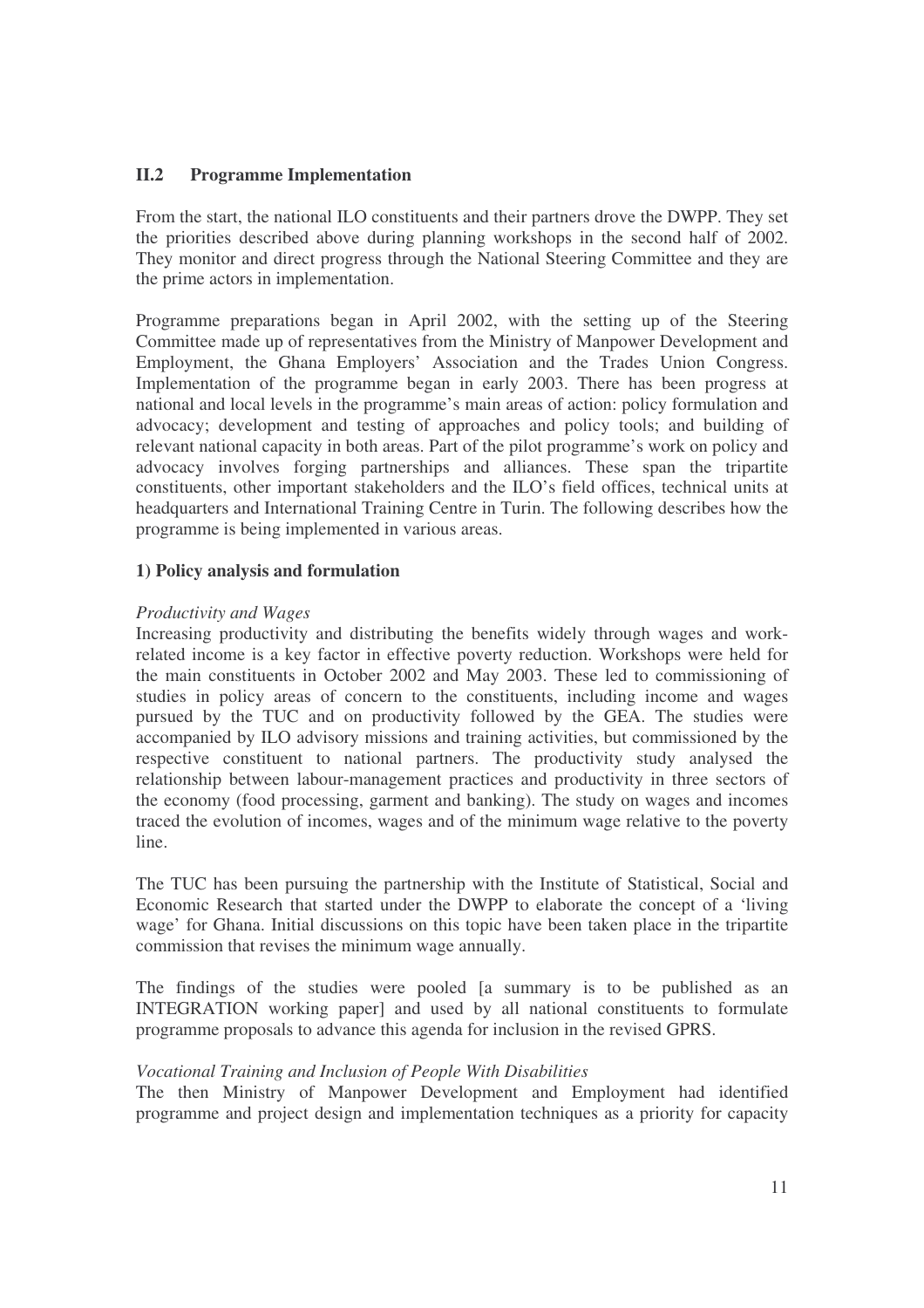building. The ILO conducted a 1-week training workshop for Ministry officials in September 2003, which combined an introduction to logical frameworks and project design with a hands-on application to two of the programmes of the Ministry under GPRS: the Skills Training and Employability Programme (STEP) and the government's policy on socio-economic integration of people with disabilities.

The results of the workshop revealed a number of shortcomings in the design of STEP, including the absence of a monitoring and evaluation mechanism. At the request of the Ministry, the DWPP assisted in the design and implementation of a computerized database that traces trainees and allows evaluation through sample surveys.

In early 2005, the ILO assisted the Ministry to review the STEP programme and to identify changes to be introduced in follow-up programmes to make it more responsive to employment opportunities and to improve the employability of graduates. The findings have also been used as contributions to revision of the GPRS. In 2006, the STEP programme is to be turned into the skills provision component of the large youth employment programme initiated by the government and coordinated by the Ministry of Manpower, Youth and Employment.

Given poverty levels among the disabled, the DWPP also has helped Ghana's government draw up a strategy for promoting the integration of disabled people into the economy and society. In cooperation with the Ghana Federation of the Disabled, the Department of Social Welfare formulated an implementation strategy for social inclusion at the training workshop. This advocates a departure from the welfare and charity approach in favour of productive economic roles for the disabled. The strategy enabled the Department to identify the key policy areas for mainstreaming inclusion of persons with disability. It used this 'map' for its very active participation in the different working groups for revision of the GPRS to lobby other ministries and agencies, successfully avoiding confinement to the chapter on 'vulnerable groups'.

#### *Labour-based Infrastructure*

As in other developing countries, development of infrastructure is a vital part of Ghana's poverty reduction strategy. The GPRS mobilizes substantial resources, especially for road construction. Through the use of labour-intensive methods in construction and maintenance, such spending creates more employment and can provide cost-effective and high-quality results. Studies suggest that the over \$70 million a year that will be invested in feeder roads projects in Ghana could translate into more than 17,000 jobs if such labour-based methods are used.

The DWPP enlisted the support of ISODEC, a local development NGO with expertise in labour-based infrastructure to work with the Ministries of Manpower Development and of Roads and Transport as well as with labour-contractors to formulate a white paper for discussion by ministers. There is consensus between the two ministries on the content, but a change of ministers half-way through the process delayed consideration of the white paper.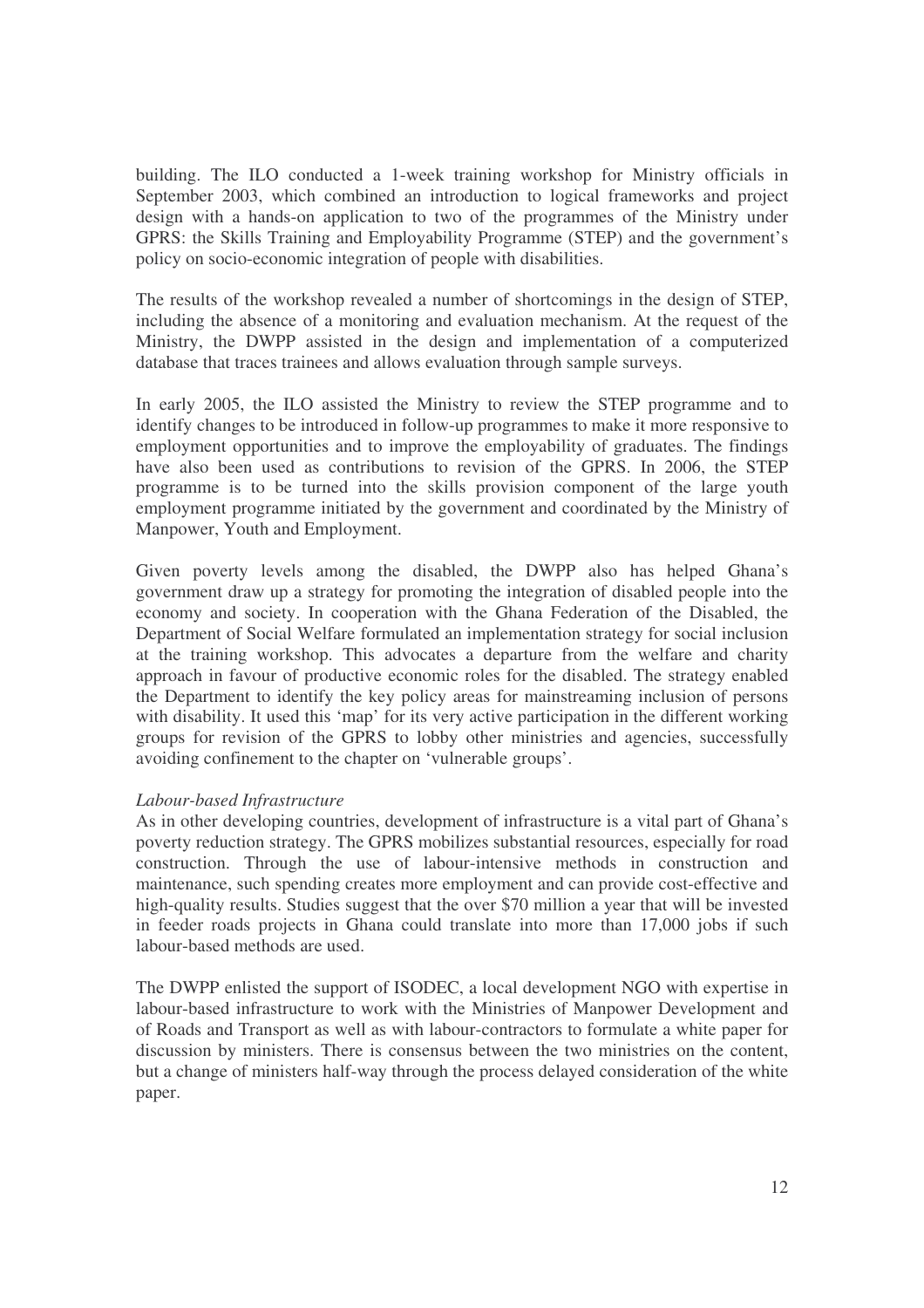The paper has been used by the Ministry of Manpower in its contribution to revision of the GPRS. More recently, it has been informally discussed in cabinet and appears to have been favourably received. There has not, however, been any 'trickle down' of this positive attitude to the technical departments implementing infrastructure programmes.

# **2) Development and testing of approaches and policy tools at the district level**

The two pilot districts have been the main 'laboratories' for development and testing of policy instruments for decentralized poverty reduction and improvements in the informal economy.

The principal tool has been a combined institutional and technical innovation, creating a local forum for social dialogue to promote local economic development. Following awareness-raising and training for officials, members of the District Assemblies and representatives of small businesses and the community, the two assemblies set up Sub-Committees for Productive and Gainful Employment. These are embedded in the national legislative framework through the country's local government legislation. The subcommittees have 15 members each, including elected district officials, technocrats, small business association leaders and other representatives of civil society, including the disabled.

The Sub-Committees serve as a venue for social dialogue between government, employers, workers and others. They also provide a platform for public/private coordination and consultation, rarely found elsewhere in Ghana. Their role is to identify local development potential, draw up a strategy for realizing this potential to be included in District Development Plans and mobilize local and national resources.

Substantial training has been provided for members of the Sub-Committees for Productive and Gainful Employment as well as for local authorities. This dealt with general issues, such as strategic planning, programming, organization and advocacy. The training also focussed on the relevance of decent work for poverty reduction, the local economic development approach and characteristics of the local economy.

The DWPP has made a deliberate effort to install the necessary technical and training capacity in national providers. The Institute of Local Government Studies as well as other business service providers such as EMPRETEC and FIT Ghana played a key role. They are in the process of documenting the capacity building experience and to consolidate the relevant curricula and teaching materials for replication in other districts.

SPGE training also covered practical topics, such as tender procedures for public procurement and the role and functioning of small business associations. The national social partners, led by the TUC's informal economy desk, helped adapt ILO training material on strengthening small business associations to the Ghanaian context. The training material on small business associations has being tested with business groups and with other local actors in the districts. Using the final version of the manual, a training of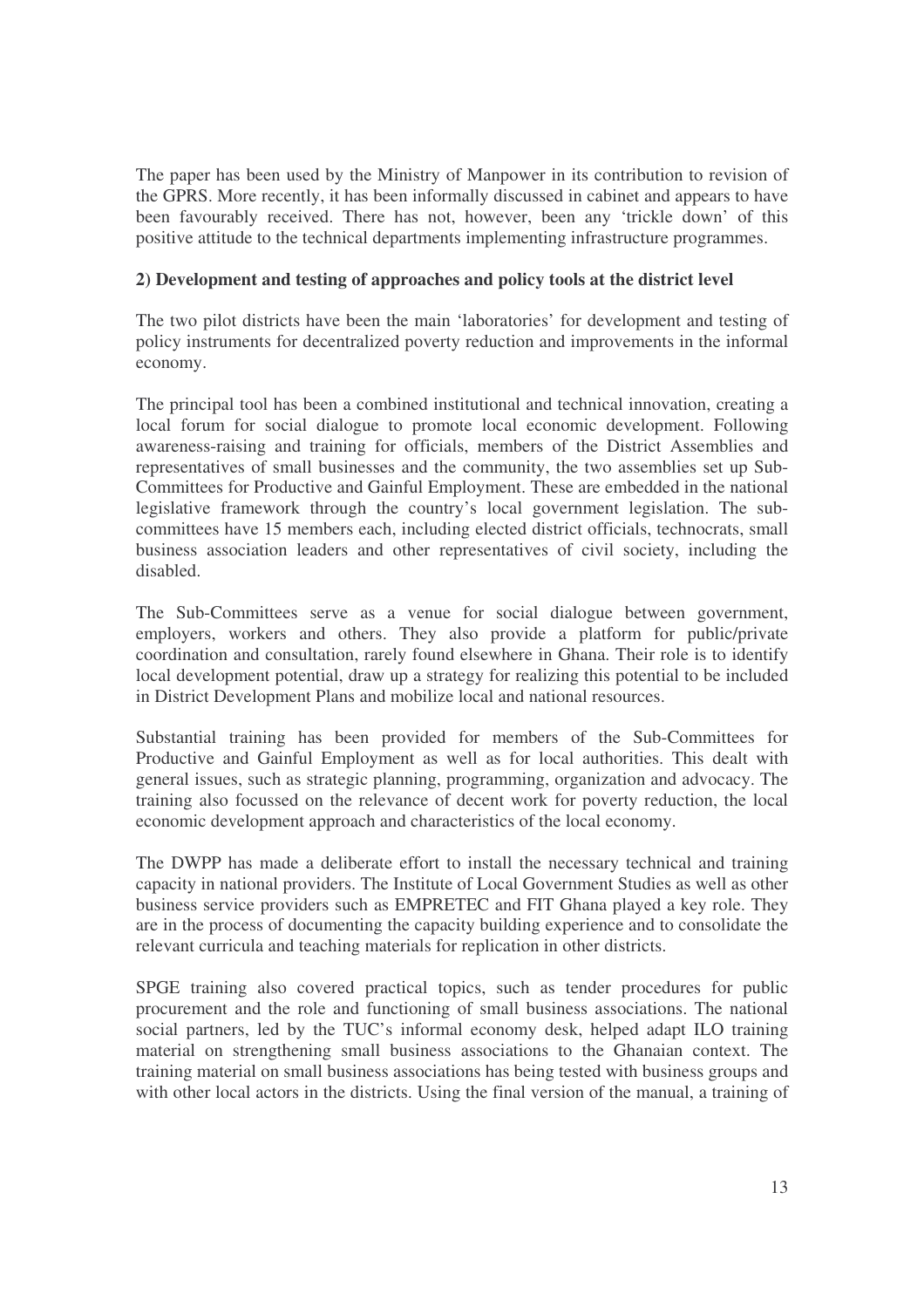trainers was conducted. There are a dozen certified trainers in the two districts, some of whom trained 400 leaders of business associations in the two districts.

Following the training, the sub-committees decided to create databases on small business associations in their respective districts on their own initiative and with their own resources. The databases contain complete inventories of all small businesses and identify the respective associations. This has enabled the assemblies to negotiate directly with the associations on matters such as local taxes. In Ajumako, the negotiations resulted in a tripling of district revenue through taxes from local businesses without creating friction. On the contrary, the associations collect the taxes against a small fee.

Both districts have provided the SPGEs with office space in central locations. These offices are being turned into business information centres. Decentralized technical staff, including from the National Board of Small Scale Industries, provide advice, information and referral. To extend the information base, the SPGEs are compiling 'yellow pages' with relevant information, such guidance on industry standards, providers of technology transfer and business development services, micro-finance and credit. For example, the SPGE in Ajumako has helped small enterprises standardize their product and expand their business to the national market by attending the trade fair in the capital and by obtaining bank loans.

The centre-piece for local development are the action plans drawn up by the two SPGEs for the development of economic sectors identified as promising, such as agroprocessing, textiles and garments, crafts and fish processing. Feasibility studies have been completed to confirm the viability of the business ideas and plans drawn up to the expansion or creation of small business in these sectors. The sectors and the beneficiaries have been selected by the SPGEs in a gender and poverty sensitive manner. A large proportion of the beneficiaries are poor women. The DWPP has enabled the districts to contract EMPRETEC to provide and coordinate technical and business training for over 300 beneficiaries in these sectors.

A major constraint has been availability of capital for the investment. Commercial banks are reluctant to lend, and rural banks often lack the capital. The districts have decided to use their district development fund largely as a guarantee for loans to approved business plans, thereby leveraging funds from the banking sector. This is a major shift in both effectiveness and governance. Under the grant scheme, entitlements were not based on clear criteria or transparent procedures and recovery rates were correspondingly low. Now the scheme helps to back business proposals that must be assessed by a representative body. In the words of one of the district chief executives: 'the queues outside my office asking for money from the district fund have disappeared'.

The problem of funds is being addressed structurally through a partnership between the DWPP and the Social Investment Fund (SIF), which channels substantial development and loan funding from the World Bank and the African Development Bank. Under a Memorandum of Understanding signed with the SIF, the Fund will provide loans to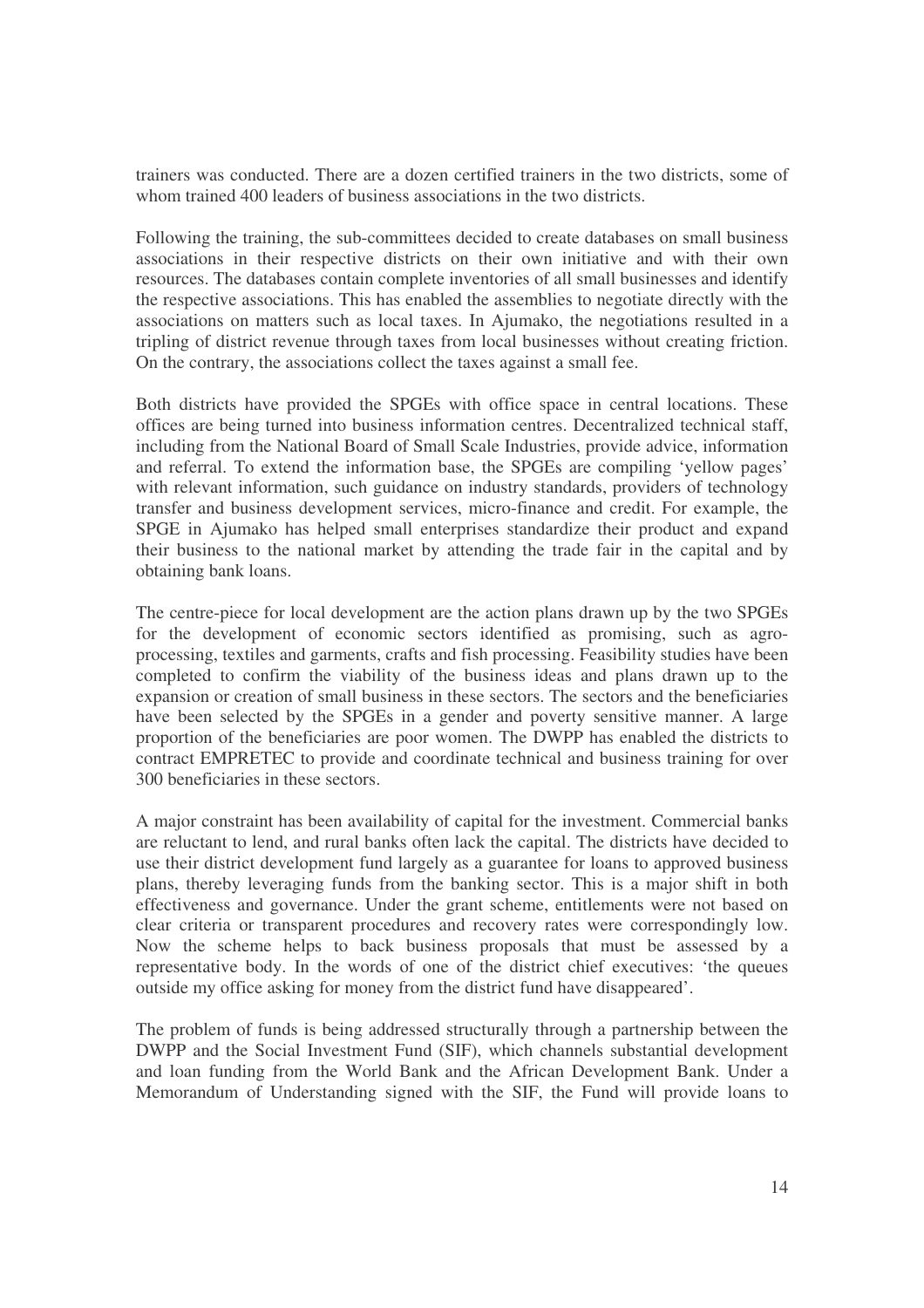applicants whose business plans have been endorsed by the SPGE and who have received relevant training. The SIF is interested in this partnership to improve loan recovery.

The Ajumako district also has won a hotly contested national competition for grants for small business development from DANIDA. This is a sign that capacity building has been effective.

Plans for the future include joint access for small businesses to district mutual health insurances, which are being set up under a new national health insurance scheme. There are also programmes to enhance productivity and working conditions in micro- and small enterprises through low-cost improvements in the working environment and management of human resources.

### *Creating Links*

An important feature of the DWPP in Ghana is the strong connection between the national and local components. This ensures that policy recommendations are relevant and feasible. The insights obtained through the policy analysis at national level can be applied at local level. And the experiences in testing policies and tools locally contribute to the development of appropriate national policies that take into account needs of local communities.

In practical terms, the DWPP can help local communities tap into resources that are available at national level. For example, the pilot districts have obtained funding from the Department of Feeder Roads for the construction of two roads using labour-based methods and local workers as well as from SIF and DANIDA. Resources have also come from the skills training and employment placement programme at the Ministry of Manpower Development and Employment.

The DWPP also fosters partnerships between many different actors at national, local and international levels. These span governmental and non-governmental organizations and include international development partners, such as the UNDP, the World Bank and bilateral donors.

## **3) Policy formulation**

The revision of the first GPRS launched in the second half of 2004 and completed in the middle of 2005 has been the critical process for the introduction of policy changes and programmes.

As part of this process, the DWPP participated in a UNDP/ILO initiative to formulate 'an employment framework for poverty reduction in Ghana' (GoG/ILO/UNDP 2004). The study made the case for an employment focus in the poverty reduction strategy. It was well received by the Senior Minister and the National Development Planning Commission, which coordinates revision of the GPRS.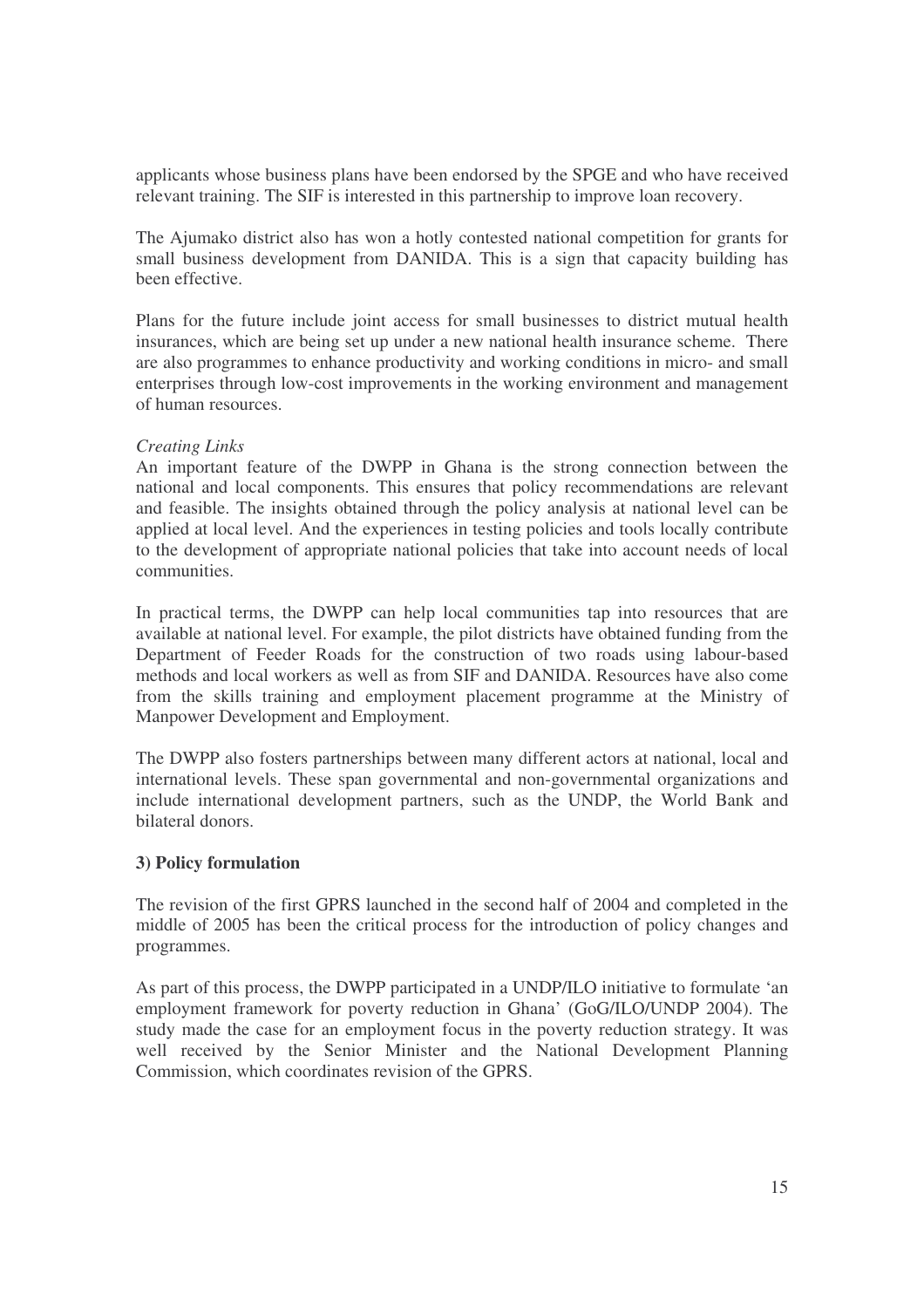The DWPP passed through a critical phase when the revision process started in the second half of 2004, but the Ministry of Manpower did not engage. This turned out to be due to a gap between the technical level and the political leadership. Without the active participation of the Ministry, the social partners would not have been able to make a sufficient impact on the large, government-dominated working groups assigned with revising the strategy.

The real risk of missing this critical period was overcome through a capacity building initiative for the Deputy-Minister of Manpower in charge of employment. She requested a 'personalized briefing' on employment policies and tools. After meeting the relevant technical units in Geneva, she worked with a former head of the ILO Department as 'coach' on an outline for an employment strategy for Ghana and its relationship to the GPRS. On her return, she designated a liaison officer in the Ministry for the review and personally attended meetings of the relevant groups, where she became a very effective advocate for the position of the ILO constituents.

Another important moment was the President's inaugural address to Parliament for his second term in January 2005. At the time of its formulation, the DWPP had been by and large alone in arguing that the informal economy needed attention. Three years later, the President announced that this was one of the priorities for his second term. The DWPP reacted by convening a 'policy dialogue' on the informal economy in February 2005. It provided an excellent opportunity to outline the analysis concerning the informal sector and the potential for a local economic development approach that links up with national policies and programmes. There was high level representation from most relevant ministries, including Agriculture, Industry and Trade, Private Sector Development; development partners including the development banks; and important actors like the Private Enterprise Foundation and the SIF.

The dialogue led to further discussions with the Ministry of Private Sector Development, which the President had put in charge of government efforts to 'turn around the informal sector'. It culminated in the Minister himself requesting ILO technical assistance in developing the approach. A training programme was scheduled for the two heads of the new informal sector unit in the Ministry to take place in February 2006.

## **III Programme Outcomes**

The outcomes aspired to by the Programme were changes in relevant policies and programmes that would promote decent work in the constituents' priority areas. The operational target was to include these in the revised GPRS. This goal has been achieved.

The revised GPRS II, renamed Growth and Poverty Reduction Strategy 2006-2009, was adopted by Government in September 2005 and endorsed by donors. It identifies employment as a central objective and means of poverty reduction. Priority sectors for investment and development have explicitly been selected on the basis of their employment potential. Specific programmes concerning the informal sector, local development, productivity and wages as well as skills development, in particular STEP, are included in the text and the policy matrix. Measures for the inclusion of persons with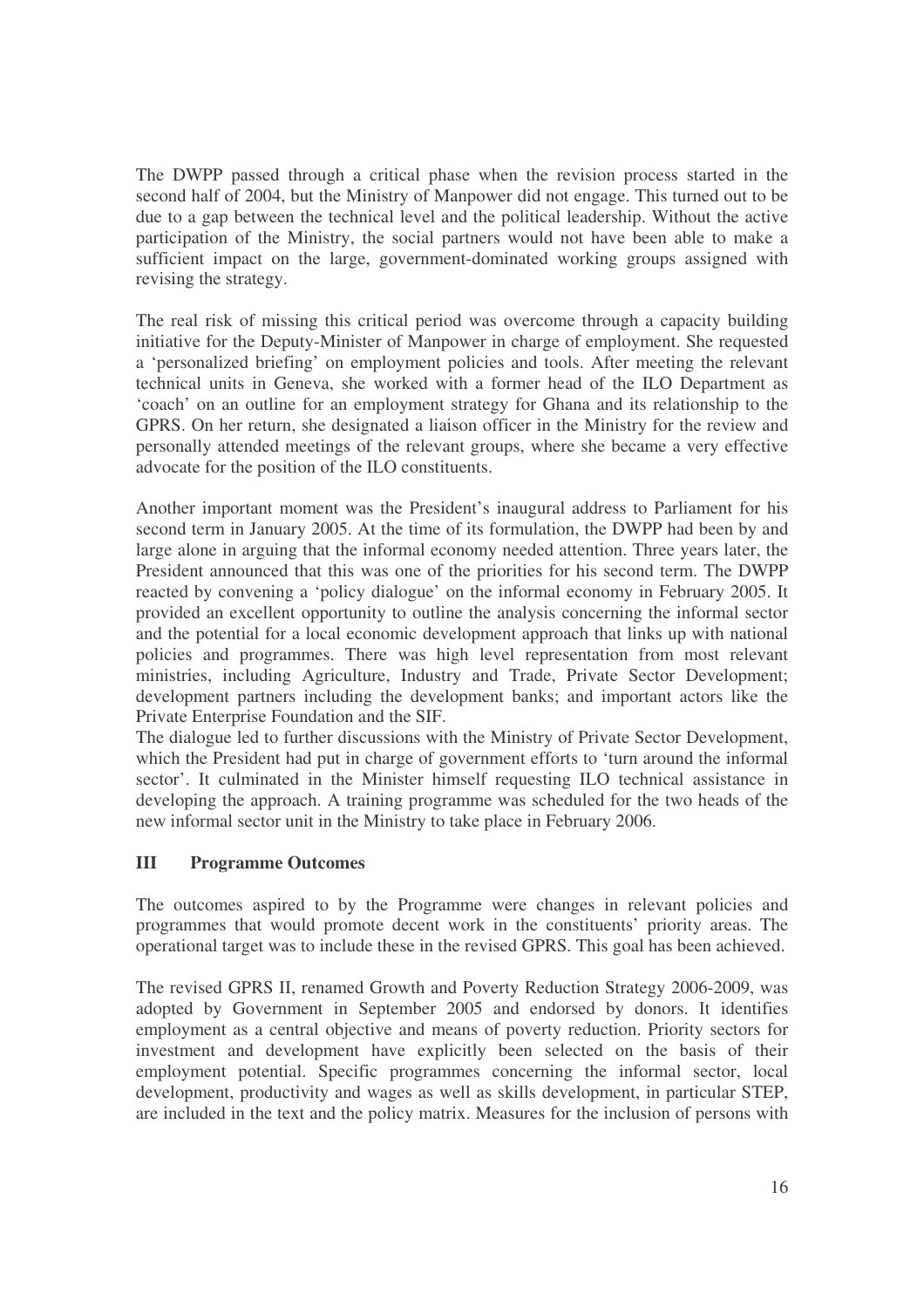disabilities were mainstreamed. The district work was not sufficiently advanced at the time of revision to obtain explicit support for the SPGE model of decentralization. The GPRS II does however maintain the drive toward the principle. Attention will now shift to ensuring that these items are appropriately funded under the Medium-Term Expenditure Framework based on the GPRS II.

The district approach is to be replicated in other regions of the country as part of a USD 100 million youth employment programme to be implemented under the coordination of the Ministry of Manpower starting in 2006. The partnership with the SIF is to be extended to include the additional districts. Technical cooperation resources are being sought to support expansion of the district approach and its consolidation in the two pilot districts. Several donor agencies have signalled interest.

The work of the DWPP was presented to the ILO Governing Body in March 2005 by a delegation led by the Minister. It was used as an example for the successful implementation of an integrated ILO programme for poverty reduction, based on the Global Employment Agenda. The ILO Decent Work Country Programme for 2006-2009 will build on the work of the Pilot Programme and focus on local economic development and women's entrepreneurship to support the youth employment programme.

It has taken more than 3 years, over a million dollars and a lot of commitment from national partners and coordinators, the ILO Area and Regional Offices and technical units to achieve these outcomes. Strong national ownership and a good selection of the priorities at the outset have been also been vital for the positive outcome.